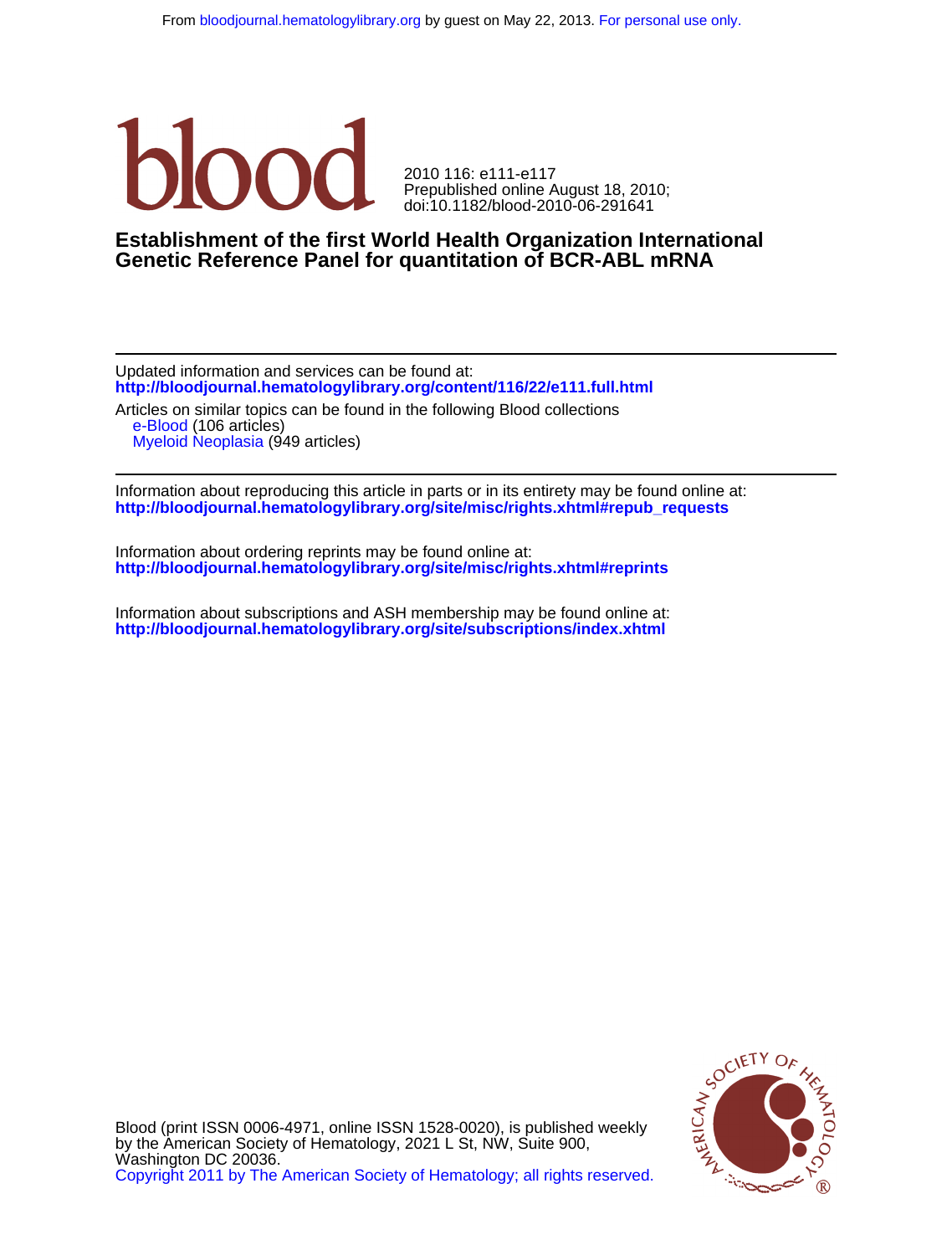MYELOID NEOPLASIA

# **e-***Blood*

# Establishment of the first World Health Organization International Genetic Reference Panel for quantitation of *BCR-ABL* mRNA

Helen E. White,<sup>1</sup> Paul Matejtschuk,<sup>2</sup> Peter Rigsby,<sup>2</sup> Jean Gabert,<sup>3,4</sup> Feng Lin,<sup>1</sup> Y. Lynn Wang,<sup>5</sup> Susan Branford,<sup>6</sup> Martin C. Müller,<sup>7</sup> Nathalie Beaufils,<sup>3</sup> Emmanuel Beillard,<sup>8</sup> Dolors Colomer,<sup>9</sup> Dana Dvorakova,<sup>10</sup> Hans Ehrencrona,<sup>11</sup> Hyun-Gyung Goh,12 Hakim El Housni,13 Dan Jones,14 Veli Kairisto,15 Suzanne Kamel-Reid,16 Dong-Wook Kim,12 Stephen Langabeer,<sup>17</sup> Edmond S. K. Ma,<sup>18</sup> Richard D. Press,<sup>19</sup> Giuliana Romeo,<sup>20</sup> Lihui Wang,<sup>21</sup> Katerina Zoi,<sup>22</sup> Timothy Hughes,<sup>23</sup> Giuseppe Saglio,<sup>24</sup> Andreas Hochhaus,<sup>25</sup> John M. Goldman,<sup>26</sup> Paul Metcalfe,<sup>2</sup> and Nicholas C. P. Cross<sup>1,27</sup>

<sup>1</sup>National Genetics Reference Laboratory Wessex, Salisbury District Hospital, Salisbury, United Kingdom; <sup>2</sup>National Institute for Biological Standards and Control, Health Protection Agency, South Mimms, United Kingdom; <sup>3</sup>Biochemistry and Molecular Laboratory, Hopital Nord–Assistance Publique–Hôpitaux de Marseille, Marseille, France; <sup>4</sup>Center for Research in Biological Oncology and Oncopharmacology, Inserm and Université de la Méditerranée, Marseille, France; 5Molecular Hematopathology Laboratory, Department of Pathology and Laboratory Medicine, Weill Medical College of Cornell University, New York, NY; <sup>6</sup>Department of Molecular Pathology, SA Pathology and the University of Adelaide, Adelaide, Australia; 7III Medizinische Klinik, Medizinische Fakultät Mannheim der Universität Heidelberg, Mannheim, Germany; <sup>8</sup>MolecularMD, Portland, OR; <sup>9</sup>Unitat d'hematopatologia, Hospital Clinic, Institut d'investigacions Biomèdiques August Pi i Sunyer, Barcelona, Spain; <sup>10</sup>University Hospital Brno and Masaryk University, Center of Molecular Biology and Gene Therapy, Brno, Czech Republic; 11Department of Genetics and Pathology, Uppsala University, Uppsala, Sweden; 12Molecular Genetics Research Institute, The Catholic University of Korea, Seoul, Republic of Korea; 13Medical Genetics Department, Erasme Hospital, Brussels, Belgium; 14Molecular Diagnostics Laboratory, The University of Texas M. D. Anderson Cancer Center, Houston, TX; <sup>15</sup>Turku University Hospital Laboratories, TYKSLAB, Turku, Finland; <sup>16</sup>Department of Pathology, The University Health Network, Toronto, ON; <sup>17</sup>Cancer Molecular Diagnostics, Central Pathology Laboratory, St James's Hospital, Dublin, Ireland; <sup>18</sup>Hong Kong Sanatorium and Hospital, Happy Valley, Hong Kong; <sup>19</sup>Department of Pathology, Oregon Health and Science University, Portland, OR; <sup>20</sup>Molecular Haematology Laboratory, PathWest Laboratory Medicine, Royal Perth Hospital, Perth, Australia; <sup>21</sup>Department of Haematology, Royal Liverpool University Hospital, Liverpool, United Kingdom; <sup>22</sup>Haematology Research Laboratory, Biomedical Research Foundation, Academy of Athens, Athens, Greece; <sup>23</sup>Department of Haematology, SA Pathology and the University of Adelaide, Adelaide, Australia; <sup>24</sup>Department of Clinical and Biological Science, University of Turin, Turin, Italy; <sup>25</sup>Department Hematology/Oncology, Universitätsklinikum Jena, Jena, Germany; <sup>26</sup>Department of Haematology, Imperial College Academic Health Science Centre, Hammersmith Campus, London, United Kingdom; and <sup>27</sup>Human Genetics Division, University of Southampton School of Medicine, Southampton, United Kingdom

**Serial quantitation of** *BCR-ABL* **mRNA levels is an important indicator of therapeutic response for patients with chronic myelogenous leukemia and Philadelphia chromosome–positive acute lymphoblastic leukemia, but there is substantial variation in the real-time quantitative polymerase chain reaction methodologies used by different testing laboratories. To help improve the comparability of results between centers we sought to develop accredited reference reagents that are directly linked to the** *BCR-ABL* **international** **scale. After assessment of candidate cell lines, a reference material panel comprising 4 different dilution levels of freezedried preparations of K562 cells diluted in HL60 cells was prepared. After performance evaluation, the materials were assigned fixed percent** *BCR-ABL***/***control gene* **values according to the International Scale. A recommendation that the 4 materials be established as the first World Health Organization International Genetic Reference Panel for quantitation of** *BCR-ABL* **translocation by real-time**

**quantitative polymerase chain reaction was approved by the Expert Committee on Biological Standardization of the World Health Organization in November 2009. We consider that the development of these reagents is a significant milestone in the standardization of this clinically important test, but because they are a limited resource we suggest that their availability is restricted to manufacturers of secondary reference materials. (***Blood***. 2010;116(22):e111-e117)**

# **Introduction**

Reverse-transcription real-time quantitative polymerase chain reaction (RQ-PCR) is used routinely to quantify levels of *BCR-ABL* mRNA in peripheral blood and bone marrow samples from chronic myelogenous leukemia (CML) patients undergoing therapy. The technique can accurately determine response to treatment and is particularly valuable for patients who have achieved a complete cytogenetic response. The National Comprehensive Cancer Network  $(NCCN)^1$  and the European LeukemiaNet  $(ELN)^2$  recommend similar monitoring schedules for patients treated with imatinib and the ELN defines an optimal response as the attainment of a major molecular response (MMR) after 18 months of therapy. Monitoring of *BCR-ABL* mRNA levels is also useful for gauging therapeutic response for patients with Philadelphia chromosome– positive acute lymphoblastic leukemia (Ph<sup>+</sup> ALL).<sup>3</sup> Nevertheless,

The online version of this article contains a data supplement.

The publication costs of this article were defrayed in part by page charge payment. Therefore, and solely to indicate this fact, this article is hereby marked "advertisement" in accordance with 18 USC section 1734.

© 2010 by The American Society of Hematology

Submitted June 23, 2010; accepted August 2, 2010. Prepublished online as *Blood* First Edition paper, August 18, 2010; DOI 10.1182/blood-2010-06-291641.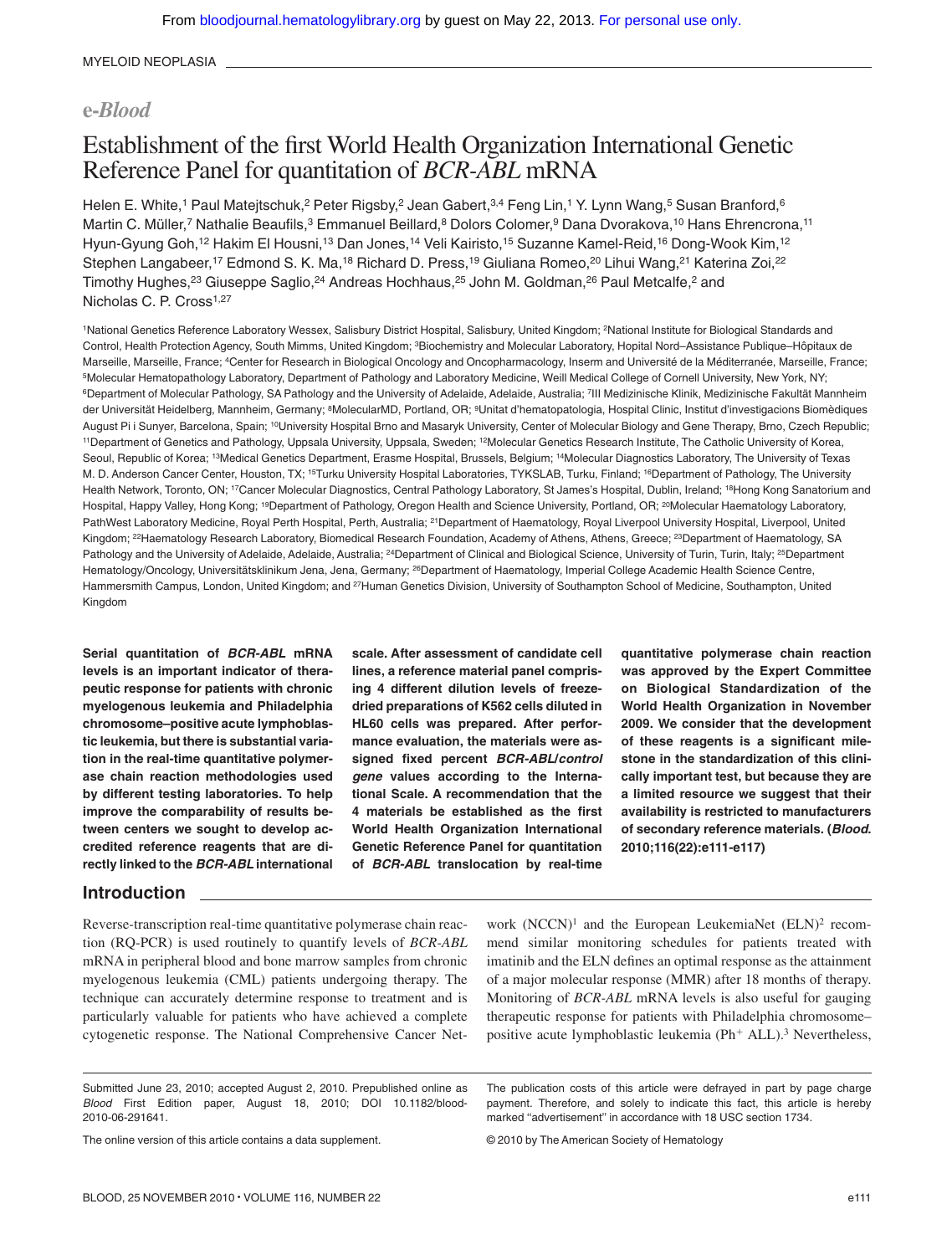#### e112 WHITE et al BLOOD, 25 NOVEMBER 2010 · VOLUME 116, NUMBER 22

despite efforts to establish standardized protocols for *BCR-ABL* mRNA quantitation,<sup>4</sup> there is still substantial variation in the way in which RQ-PCR for *BCR-ABL* is performed and how results are reported in different laboratories worldwide.5-7 Substantial variation is observed even among laboratories that use the same commercially available kit (unpublished data from the College of American Pathologists surveys; Y.L.W., written communication, June 2010).

The CML meeting at the National Institutes of Health in Bethesda in October 2005 made several recommendations for the harmonization of minimal residual disease (MRD) assessment and proposed an international scale (IS) for *BCR-ABL* RQ-PCR measurements.<sup>8</sup> Importantly, the IS is essentially identical to that used in the International Randomized Study of Interferon and STI571 (IRIS) study,<sup>9</sup> with the IRIS standardized baseline defined as  $100\%$ *BCR-ABL*IS and MMR (3-log reduction relative to the standardized baseline) defined as 0.1% *BCR-ABL*IS. The original standards used for the IRIS trial are no longer available, however traceability to the IRIS scale is provided by the extensive quality control data generated by the Adelaide laboratory over a period of several years.10,11

To enable testing centers to gain access to the IS, the Adelaide laboratory initiated a process to develop and validate laboratoryspecific conversion factors (CFs) that can be used to convert local values to IS values.11 The strength of this approach is that testing centers can continue to use their existing assay conditions and continue to express results according to local preferences in addition to expressing results on the IS. The concept of the IS is analogous to established procedures for other quantitative assays, for example the International Normalized Ratio (INR) for prothrombin time.<sup>12</sup>

Many laboratories with validated CFs have established themselves as national or regional reference laboratories and are in the process of propagating CFs to local centers.13 While this process has generally worked well, it is apparent that the establishment of CFs is time-consuming, complex, expensive, and open to only a limited number of laboratories at any given time. Furthermore, it is unclear how frequently any individual CF will need to be revalidated. We sought therefore to develop an alternative means for testing laboratories to access the IS by developing calibrated, accredited primary reference reagents for *BCR-ABL* RQ-PCR analysis.

#### **Strategy**

Ideally, the formulation for primary reference reagents should be as close as possible to the usual analyte, should cover the entire analytical process and should be applicable to methods in use throughout the world.14 However, it is essential that the formulation is stable over a period of several years and that it is physically possible to produce batches of sufficient size to satisfy worldwide demand over a similar period of time. These requirements effectively preclude the use of primary cells and instead we focused on the use of cell lines. It has been shown previously that good quality RNA can be extracted from freeze-dried K562 cells<sup>15</sup> and therefore we performed a preliminary assessment of the use of freeze-dried cell line mixtures as universal reference materials.

The basic unit of MRD measurement is the ratio of *BCR-ABL* transcripts to those of an internal control gene, the latter serving to normalize for variations in cDNA quantity and quality.5,16 In the absence of a universally agreed control gene, the Bethesda group recommended the use of either *ABL*, *BCR*, or *GUSB* as internal control genes, although other genes (eg, *G6PD*, *B2M*, *PBGD*) are still used in some centers. The CF normalization process has proven to be robust with the use of different internal controls<sup>11</sup> and we considered that accommodation of the 3 principal control genes would also be highly desirable for any approach that used reference reagents. As an initial step we therefore evaluated the expression of *ABL*, *BCR*, and *GUSB* in a panel of *BCR-ABL* negative cell lines with the aim of identifying one or more that expressed the 3 genes at similar relative proportions to that seen in normal leukocytes. KG1 and HL60 were identified as the best candidates to take forward for detailed evaluation and, after an international field trial,17 HL60 was selected. For a source of *BCR-ABL*, K562 was selected based on initial successful analysis of freeze-dried cells.<sup>15</sup> The fact that this cell line is known to harbor multiple copies of *BCR-ABL* and expresses high levels of fusion mRNA is irrelevant since the basic unit of MRD measurement does not incorporate the number of cells analyzed.

As for the number and range of reference materials, we considered that 4 dilutions should enable the construction of a reasonably robust regression line. Clearly it is critical for reference reagents to facilitate the measurement of MMR  $(0.1\%)^{\text{IS}}$  and therefore we considered it essential that the lowest dilution was approximately  $10\times$  below this level. As for the highest dilution, the IS in routine practice is valid only below 10% due to control gene-dependent distortions at high disease levels.5 We therefore aimed to generate reference materials that correspond to approximately 10%, 1%, 0.1%, and 0.01% on the IS. The results of an initial pilot study have been reported elsewhere $17$ ; this paper focuses on the bulk production and performance evaluation of K562/HL60 mixtures.

# **Methods**

#### **Participants**

Eleven laboratories were invited to take part in the international collaborative study. The laboratories were chosen because they all have a validated CF that allows them to convert results generated by their own local method (including laboratory protocol, platform, and plasmid standard) to results expressed using the IS.11 Ten laboratories from 9 different countries agreed to participate; these laboratories had CFs for 3 different control genes; *ABL*  $(n = 6)$ , *BCR*  $(n = 3)$ , and *GUSB*  $(n = 3)$ .

#### **Production of cell line mixtures**

For bulk preparations of reference materials, the HL60 cell line was obtained from the Deutsche Sammlung von Mikroorganismen und Zellkulturen GmbH (DSMZ, Braunschweig, Germany) and the K562 cell line was obtained from the Hammersmith Hospital, (London, United Kingdom). Cell lines were grown in RPMI 1640 medium supplemented with 10% fetal bovine serum (Sigma-Aldrich); pilot cultures were grown locally and bulk culture growth was outsourced to the European Cell and Culture Collection (ECACC).

HL60 and K562 cultures tested negative for HIV, hepatitis B virus (HBV), hepatitis C virus (HCV), cytomegalovirus (CMV), Epstein-Barr virus (EBV), human T-lymphotropic virus type I and II (HTLV-I/II), human herpes virus 8 (HHV-8), and mycoplasma by PCR. Four dilutions of K562 in HL60 that corresponded approximately to 10%<sup>IS</sup> (designated BCR/ABL 4 08/198),  $1\%$ <sup>IS</sup> (designated BCR/ABL 3 08/196),  $0.1\%$ <sup>IS</sup> (designated BCR/ABL 2 08/194), and  $0.01\%$ <sup>IS</sup> (designated BCR/ABL 1 08/192) were prepared based on %*BCR-ABL/ABL* values. Cell suspensions in ice-cold 2× phosphate-buffered saline (PBS; Sigma-Aldrich) were transferred to the National Institute for Biological Standards and Control (NIBSC) on ice. Cell suspensions were stored at 4°C overnight with gentle stirring. The next day 3-mL glass ampules were filled with  $1.5 \times 10^6$  cells (0.5 mL) for freeze-drying. The time interval between cell harvesting and commencement of freeze-drying was approximately 24 hours.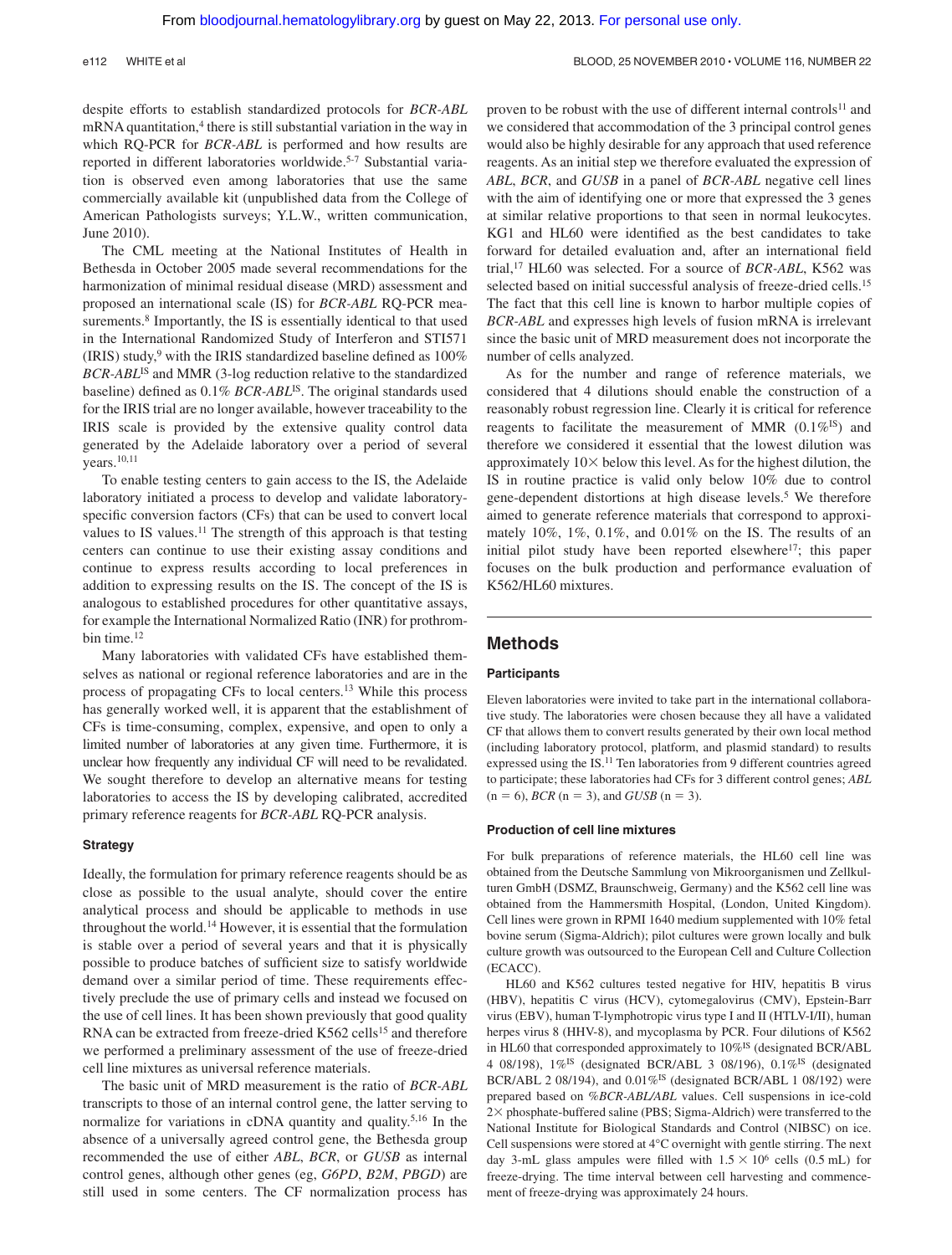



#### **Lyophilization**

The freeze-drying process took 99 hours and approximately 3500 vials of each level were produced. Aliquots of 0.5 g of each cell suspension, maintained gently stirred at 5°C-10°C, were dispensed on an automated AVF5090 filling line (Bausch & Strobel) into 3-mL autoclaved DIN glass ampules (Adelphi Tubes). Igloo-style halobutyl closures (13-mm diameter, Adelphi Tubes) were part-inserted and trays of ampules placed on the  $-50^{\circ}$ C precooled shelves of the freeze-dryer (CS-100; Serail), with each batch separately located on a different shelf. The products were frozen for 4 hours at  $-50^{\circ}$ C. Then the shelf temperature was raised to  $-25^{\circ}$ C and a hard vacuum of 30  $\mu$ bar applied. Primary drying continued for 30 hours, and the shelves were then warmed to 0°C and held for 5 hours, followed by a rise to 25°C, then held at 25°C for secondary drying for another 32 hours. Ampules were back-filled to near atmospheric pressure with boil-off nitrogen of low moisture content and stoppered in the dryer. Products were then removed and flame-sealed on the filling line.

#### **Lyophilized product testing**

Residual moisture content was determined by coulometric Karl Fischer titration (Mitsubishi CA100 coulometer; A1-Envirosciences) operated within a dry box environment to prevent atmospheric moisture ingress and checked with a control water solution within defined limits. Ampules were individually broken open at the prescored neck and the lyophilized product reconstituted in anolyte reagent (Mitsubishi Aquamicron A) using a pipette, the anolyte plus product returned to the titration cell and titration begun. Twelve ampules of each batch were tested for residual moisture content expressed as weight/weight percentage based on the determined dry weights of the lyophilized materials.

Residual headspace oxygen was tested using ampules of each batch by an electrochemical method on the Orbisphere Pharmapak 3600 (Hach Ultra). Each ampule was inverted in an ampule holder and a gas-tight seal made to the base of the container. The ampule was then pierced and the headspace gas displaced by injection of 2-3 mL of nitrogen-saturated water. The oxygen concentration of the displaced gas was measured. The unit was calibrated on nitrogen and atmospheric air and 12 ampules of each batch were tested.

#### **Evaluation of reference panel by RQ-PCR**

Homogeneity and stability of the reference panel were evaluated in a single center (Salisbury, United Kingdom) using previously described methods for cDNA synthesis<sup>18</sup> and RQ-PCR.<sup>4,19</sup> For the performance evaluation and assignment of consensus reference values, 3 batches comprising one 3-mL glass ampule of each material (BCR/ABL 4 08/198, BCR/ABL 3 08/196, BCR/ABL 2 08/194, and BCR/ABL 1 08/192) were distributed by courier at ambient temperature to the 10 laboratories that had validated CFs. The materials were analyzed according to a common procedure (see supplemental Methods A, available on the *Blood* Web site; see the Supplemental Materials link at the top of the online article), but each laboratory used its own laboratory protocols that were the same as those used to generate their laboratory-specific conversion factors. RNA was extracted from each batch of vials on different days, using the entire lysate for each RNA extraction. Two RNA extraction methods were used Trizol  $(n = 8;$  Invitrogen) and QIAGEN extraction kits ( $n = 2$ ). 2 cDNA reactions were performed for each of the extracted RNA samples on different days, giving a total of 24 cDNA samples. Samples for *BCR-ABL* and the control gene(s) were analyzed using the established RQ-PCR methods of the participating laboratories. Eight different types of RQ-PCR machines were used: Applied Biosystems 7500 (n = 3), Applied Biosystems 7000 (n = 1), Applied Biosystems 7700 (n = 1), Applied Biosystems 7900 (n = 1), Applied Biosystems 7300 (n = 1), Corbett RotorGene 6000 (n = 1), Roche Light-Cycler 2.0  $(n = 1)$ , and Roche LightCycler 480  $(n = 1)$ . Six of the participants cited Gabert et  $al<sup>4</sup>$  as one of the references used as their RQ-PCR protocol. Other references cited were Branford et al<sup>19</sup> and Emig et al.20 One laboratory used an in-house assay. All laboratories used random hexamers for reverse transcription. The following data were recorded: date of RNA extraction, total micgrograms of RNA, A260/A280, A260/A230, date, slope and gradient of standard curve, *BCR-ABL* transcript value (cycle threshold [Ct] value and copy number) control gene(s) transcript value (Ct value and copy number), *BCR-ABL*/*control gene* (percent) before conversion to IS, *BCR-ABL*/*control gene* (percent) converted to the IS.

# **Results**

#### **Cell line mixtures**

A total of 44 L of HL60 and 2.5 L of K562 cultures were grown to exponential phase, yielding  $4.9 \times 10^{10}$  and  $19 \times 10^8$  cells, respectively, after harvesting. Our pilot analysis had indicated a 1:50 mixture of K562:HL60 cells yielded a *BCR-ABL*IS value of approximately 10% and therefore an initial dilution was made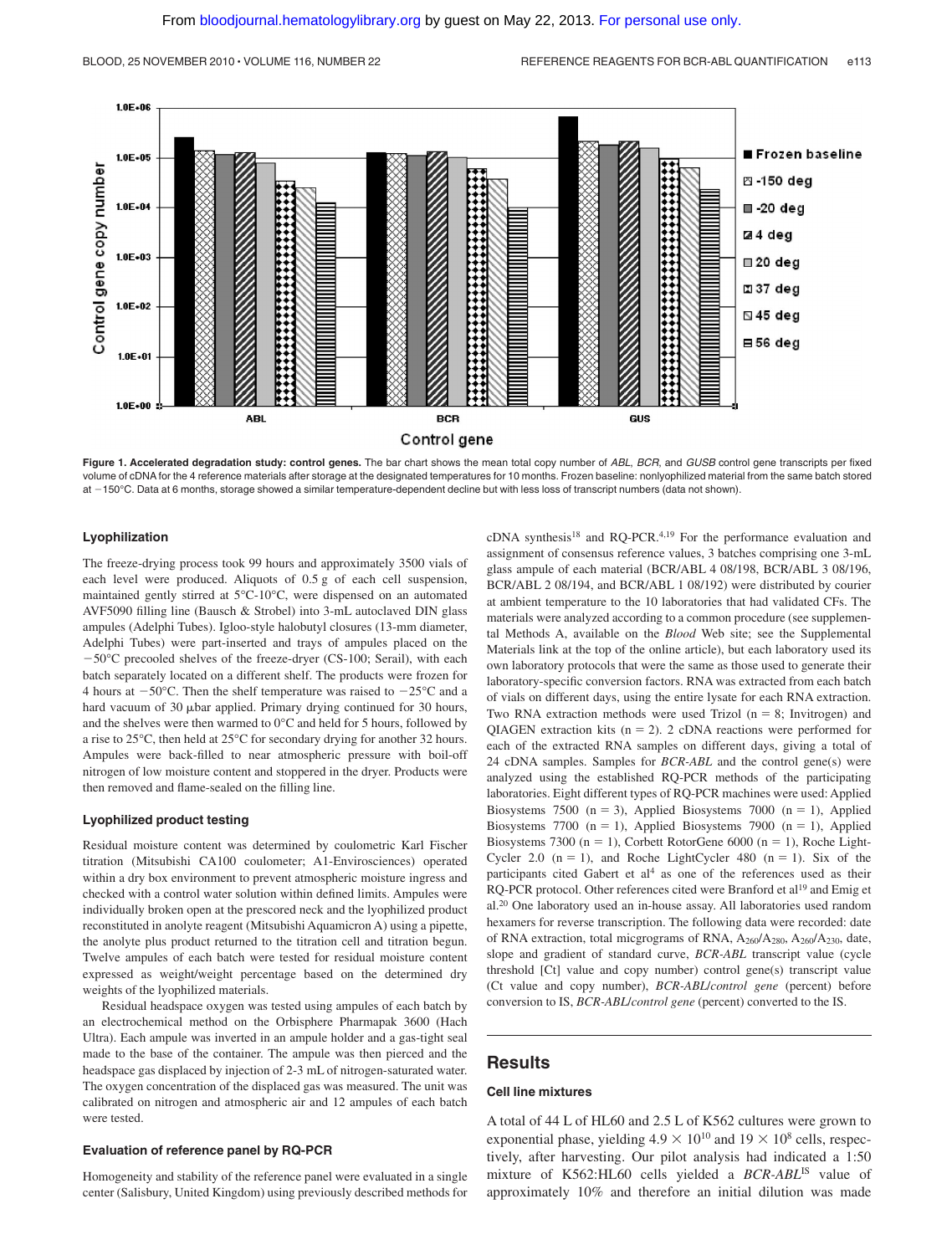#### e114 WHITE et al BLOOD, 25 NOVEMBER 2010 · VOLUME 116, NUMBER 22



**Figure 2. Accelerated degradation study: control genes:** *BCR-ABL***/***control gene* **ratios.** The average *BCR-ABL*/*ABL* ratios per fixed volume of cDNA for each of the 4 reference materials are shown after storage at the designated temperatures for 10 months. The data for *BCR-ABL*/*BCR* and *BCR-ABL*/*GUSB* were very similar, as were the data at 6 months' storage.

using the same cellular proportions:  $1.28 \times 10^8$  K562 cells were pelleted and resuspended in 2130 mL of a suspension of HL60 cells at  $3 \times 10^6$  cells/mL in 2 $\times$  PBS. Three further 1:10 dilutions were made by sequential dilution of the initial mixture into HL60 cells  $(3 \times 10^6 \text{ cells/mL}$  in 2× PBS) after thorough mixing. For each material the coefficient of variation of the fill, residual moisture after lyophilization, mean dry weight, mean residual oxygen, and number ampules produced are shown in supplemental Table 1.

#### **Stability studies**

To determine the stability of the freeze-dried cells we performed accelerated degradation studies by RQ-PCR analysis of vials stored continuously at  $-150^{\circ}$ C,  $-20^{\circ}$ C,  $4^{\circ}$ C,  $20^{\circ}$ C,  $37^{\circ}$ C,  $45^{\circ}$ C, and 56°C. Two sets of data were derived for each material; the absolute copy number of the relevant gene transcripts (*BCR-ABL*, *ABL*, *BCR*, and *GUSB*) and the ratio between *BCR-ABL* and the 3 control gene transcripts. Samples were analyzed after storage for 6 and 10 months, respectively, at the designated temperature. Data obtained at both timepoints indicated a reduction in the copy number of all genes for all 4 reference materials when stored at or above 37°C (Figure 1). More importantly, the *BCR-ABL*/*control gene* transcript ratio, the critical unit of minimal residual disease measurement, had begun to drop when stored at 45°C and 56°C (Figure 2). Although it is recommended that the materials be stored at  $-20^{\circ}$ C, these results demonstrate that the materials are still acceptable for analysis if stored at or below 37°C for 10 months.

#### **Homogeneity**

To assess the homogeneity of the material distributed into the glass ampules, 17 vials of each reference material (BCR-ABL 1 to 4) were picked at random and tested in triplicate in the same RQ-PCR run. To make a comparison with the intra-assay variability, 2 similar samples (nonlyophilized BCR-ABL 1 and BCR-ABL 4) were each tested multiple times (17 triplicate reactions). The coefficients of variation (CVs) for the %*BCR-ABL*/*control gene* values are shown in Table 1 and are comparable with those described for the analysis of primary patient samples.<sup>7,11</sup> These results suggest that the variability between ampules is no greater than the variability of the assay itself. For *BCR* and *GUSB* control genes there was no significant difference in the variabilities shown above ( $P = .314$  and  $P = .538$ , respectively). For the *ABL* control gene there was a significant difference in variabilities ( $P = .009$ ). This is due to the higher variability observed for 08/192 (CV 23.31%) and no significant difference is found when this data are removed  $(P = .299)$ .

#### *%BCR-ABL***/control gene**

The mean amount of total RNA extracted from reference materials BCR/ABL 4 08/198, BCR/ABL 3 08/196, BCR/ABL 2 08/194, and BCR/ABL 1 08/192 was 17.42  $\mu$ g, 14.16  $\mu$ g, 14.34  $\mu$ g, and 14.86  $\mu$ g, respectively, from each vial (n = 30). After reverse transcription, laboratories tested cDNA in their quantitative PCR assay and the resulting Ct values were converted to gene transcript copy number using standard curves. Each of the 4 materials was tested 6 times (extraction on 3 separate days, tested in duplicate). For each of the 4 materials the transcript copy numbers for *BCR-ABL* and the 3 control genes were used to calculate %*BCR-ABL*/*ABL*, %*BCR-ABL*/*BCR*, and %*BCR-ABL*/*GUSB*. The arithmetic means and CVs of these 6 reactions for each laboratory are shown in supplemental Tables 2-4. The mean percent values for each material were then converted to the IS by multiplying the %*BCR-ABL*/control gene value by the established CF for each laboratory.11 The fact that the assigned values were slightly different for each control gene reflects the fact that the relative level of expression of these 3 genes in HL60 cells is not identical to that seen in normal peripheral blood leukocytes. The harmonizing effect of the use of individual conversion factors for each laboratory can be seen in Figure 3.

#### **Assignment of IS values to reference materials**

The mean %*BCR-ABL*/*control gene* transcript values obtained after conversion to the IS are shown in Table 2. All laboratories that participated in the study were asked to approve that these IS values be assigned to each material and that the materials should be proposed to the WHO as the 1st International Genetic Reference Panel for the quantitation of *BCR-ABL* mRNA. All laboratories agreed with the proposal. The study rationale and results were duly submitted to the WHO in July 2009 and a recommendation that the 4 materials be established as the 1st WHO International Genetic Reference Panel quantitation of *BCR-ABL* translocation by RQ-PCR was approved by the Expert Committee on Biological Standardization in November 2009.

# **Discussion**

Approximately 98% of CML patients are characterized by *BCR-ABL* mRNA fusions in which *BCR* exon 13 and/or *BCR* exon 14 are spliced to *ABL* exon 2. Conventionally these are usually referred to as e13a2 (or b2a2) and e14a2 (or b3a2) junctions, respectively, and both encode a chimeric p210 BCR-ABL protein. The remaining 2% of cases have variant fusions that involve different exons of *BCR* or which lack *ABL* exon 2. Since *BCR* exon 14 is only 75 base pairs,

**Table 1. Coefficient of variation for triplicate analysis of 17 vials of freeze-dried cells of each reference material and 2 samples of nonlyophilized cell line mixtures, each tested 17 times**

|                          | <i>BCR-ABL/ABL</i> | <b>BCR-ABL/BCR</b> | <b>BCR-ABL/GUSB</b> |
|--------------------------|--------------------|--------------------|---------------------|
| 17 ampules tested        |                    |                    |                     |
| BCR-ABL 1 08/192         | 23.31              | 21.10              | 18.92               |
| BCR-ABL 2 08/194         | 12.84              | 15.74              | 19.57               |
| BCR-ABL 3 08/196         | 9.07               | 13.14              | 13.21               |
| BCR-ABL 4 08/198         | 14.23              | 11.61              | 16.02               |
| 1 sample tested 17 times |                    |                    |                     |
| BCR-ABL 1 frozen         | 10.31              | 14.52              | 14.52               |
| BCR-ABL 4 frozen         | 13.31              | 19.20              | 13.93               |

Values are reported as percent coefficient of variation.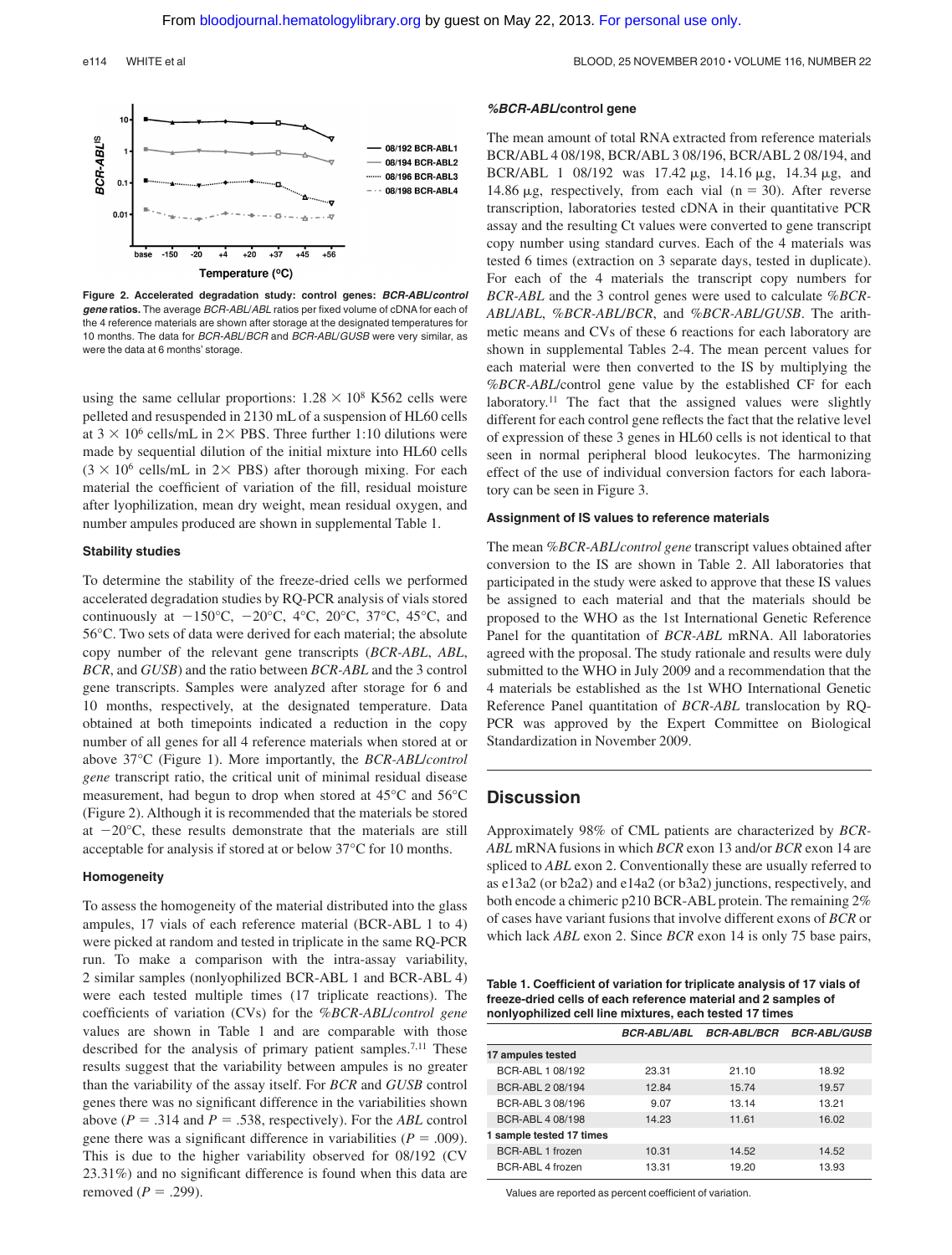

**Figure 3. Linear regression plots of the log transformed %***BCR-ABL/control gene* **values obtained from all laboratories for the 4 reference materials (Sample 1, BCR/ABL 1 08/192; Sample 2, BCR/ABL 2 08/194; Sample 3, BCR/ABL 3 08/196; and Sample 4 BCR/ABL 4 08/198).** Regression plots are shown for each control gene, shown before and after conversion to the IS.

the great majority of CML patients can be monitored by RQ-PCR using a single probe/primer pair combination, although some centers prefer to use different assay configurations for b2a2 and b3a2. Sequential analysis by quantitative PCR has proved of value

**Table 2. Percent** *BCR-ABL/control gene* **values assigned to each reference material**

|                  | %BCR-ABL/ABL | %BCR-ABL/BCR | %BCR-ABL/GUSB |
|------------------|--------------|--------------|---------------|
| BCR-ABL 1 08/192 | 0.0118       | 0.0195       | 0.0071        |
| BCR-ABL 2 08/194 | 0.1112       | 0.1753       | 0.0749        |
| BCR-ABL 3 08/196 | 1.1672       | 1.6627       | 0.8295        |
| BCR-ABL 4 08/198 | 10.7469      | 16.3129      | 10.1235       |

for predicting relapse after stem cell transplantation, evaluating the effectiveness of donor leukocyte infusions as treatment for relapse, gauging response to interferon alpha and defining optimal response to tyrosine kinase inhibitors.2,21-25 Despite the proven clinical value of molecular monitoring and the efforts over many years to improve standardization of laboratory aspects of the test, there is still substantial variation worldwide in the manner that *BCR-ABL* RQ-PCR results are derived and expressed. Apart from issues relating to basic optimization of the analytic and logistical steps of the process (ie, sample transport, cell preparation, storage, RNA extraction, cDNA synthesis, and real time PCR), the principal reasons for variable results are (1) the fact that there is no single,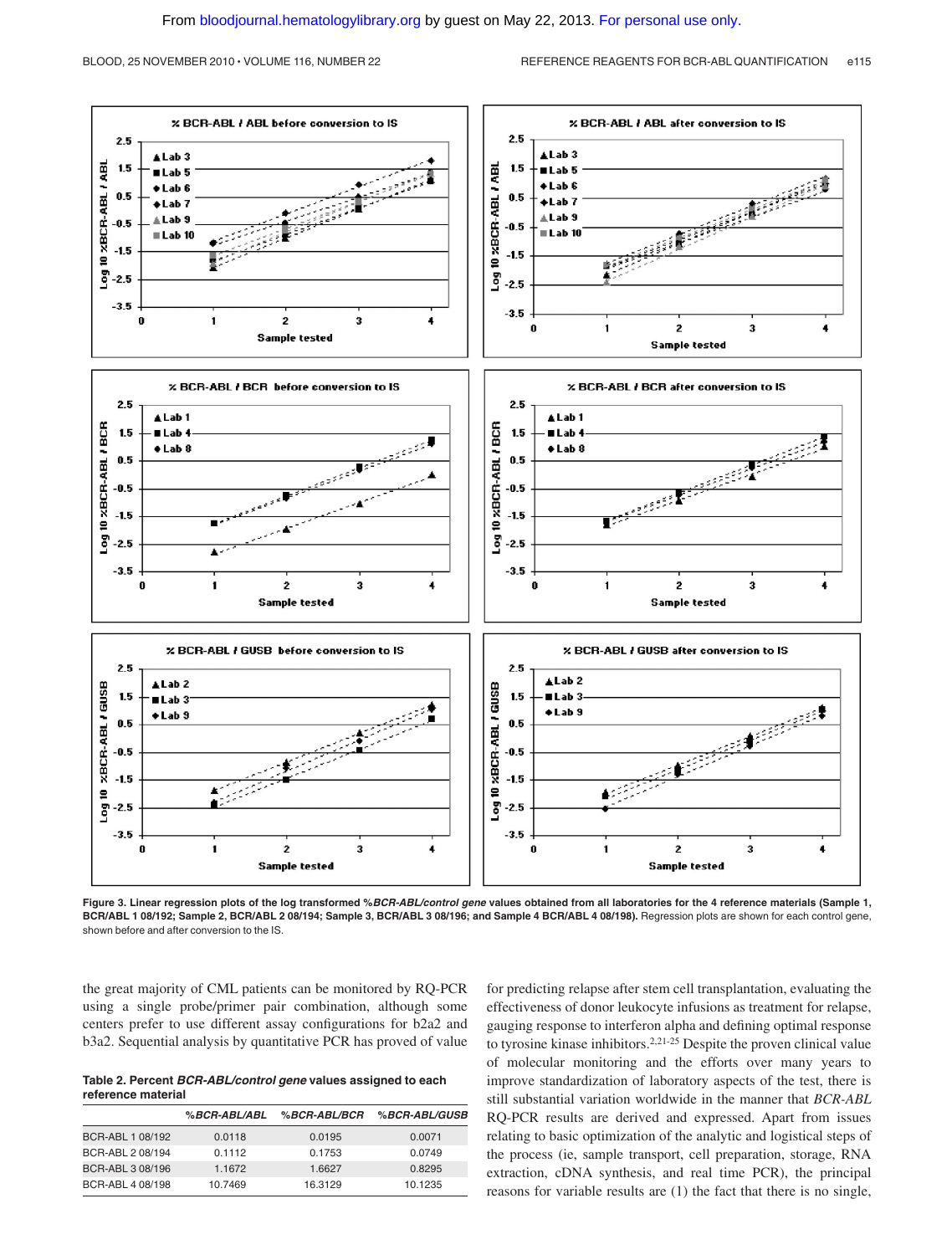generally accepted internal control gene and (2) the lack of independent reference materials. As a step toward improving this situation we sought therefore to develop primary, accredited *BCR-ABL* reference reagents that are linked to the IS and validated for the 3 control genes that are most widely used internationally.

The limiting factor for production of the cell line mixtures was the number of cells required for the *BCR-ABL*–negative cell line HL60. Starting with a 44-L culture volume of HL60, we were able to prepare approximately 3500 vials at each of the 4 dilutions. It is not known how many laboratories worldwide test for *BCR-ABL*, but surveys suggest that there are approximately 250 in Europe and more than 100 in North America. Assuming there are 500 testing laboratories worldwide, each performing a median of 3 RQ-PCR runs per week and the reference materials were included on each run, the worldwide demand would be 78 000 vials per annum for each of the 4 dilutions. This would require in excess of 500 L of HL60 culture per annum, a scale of production that is simply not practical. Even if the freeze-dried materials were used by each testing laboratory on a monthly basis they would be depleted in only 7 months. We believe therefore that the principal function of these primary reagents should be limited to the calibration of secondary reference reagents. Such secondary reference reagents may be produced by companies, reference laboratories or other agencies and made available to testing laboratories either on a commercial basis or as part of specific national or regional standardization initiatives.

In principle, these secondary reagents might be formulated in different ways, such as freeze-dried cells, cell lysates, or synthetic RNAs, but they would need to be in a form that enables calibration to the IS (ie, reagents for which a *BCR-ABL*/control gene ratio can be derived). We have suggested a protocol by which secondary reagents could be calibrated to the primary materials (see supplemental Methods B) designed to capture the intrinsic variation of the assay over time in a similar manner to the process that is performed for the calculation of laboratory-specific CFs.11 The efficacy of the calibration process, however, and the performance of secondary reagents will need to be monitored carefully over time. In addition, the way in which secondary reagents are used will also need to be defined, for example as calibrators for each run (which we believe to be the ideal scenario) or as reagents analyzed less frequently as a more general indicator of assay drift. Finally, previous studies have demonstrated the value of using a common plasmid for harmonization of RQ-PCR results,  $26$  suggesting that the development of accredited traceable plasmid calibrators that accommodate different control genes would also be useful.

The reagents we have produced will not have an immediate impact on testing laboratories who should continue to use established conversion factor processes and other ongoing initiatives to standardize their results. Nevertheless, we believe that the reagents represent an important milestone in the development of robust diagnostic RQ-PCR assays and will facilitate the production of more widely available reagents calibrated to the IS. The availability of these materials should help to make the IS more accessible, as well as provide a more robust framework for the scale itself. Organizations (eg, companies, reference laboratories, and professional bodies) should be encouraged to develop secondary reagents and those that wish to calibrate them to the IS should contact NIBSC to access the primary freeze-dried reagents.

*Note added in proof.* Please note that these materials described in this study have been validated only for *BCR-ABL* detection in the range 0.01% to 10% on the International Scale using *ABL, BCL,* or *GUSB* as internal controls. They have not been validated for other applications, for example, International Scale measurements  $> 10\%$ or determining assay sensitivity.

# **Acknowledgments**

We thank Chris Morris and Alex Hiscott for assistance with cell culture and harvesting cells, Elaine Gray and Ross Hawkins (NIBSC) for assistance with field trial design, and the team of the Center for Biological Reference Materials (NIBSC) for processing the material.

This work was supported in part by a grant from the United Kingdom Department of Health (H.E.W.).

# **Authorship**

Contribution: H.E.W., P.R., J.G., J.M.G., P. Matejtschuk, P. Metcalfe, and N.C.P.C. designed the study; H.E.W. and F.L. made cell line dilutions; P. Matejtschuk and P. Metcalfe supervised cell line freeze-drying; P.R. provided statistical input; Y.L.W., S.B., M.C.M., N.B., E.B., D.C., D.D., H.E., H.-G.G., H.E.H., D.J., V.K., S.K.-R., D.-W.K., S.L., E.S.K.M., R.D.P., G.R., L.W., K.Z., T.H., G.S., and A.H. undertook or supervised laboratory performance evaluation; and all authors contributed to writing the final manuscript.

Conflict-of-interest disclosure: At the time of the study E.B. was employed by MolecularMD (Portland, OR). D.J. currently provides *BCR-ABL* testing for Quest Laboratories (Madison, NJ). The remaining authors declare no competing financial interests.

The current affiliation for E.B. is Department of Cancer & Stem Cell Biology, Duke-National University of Singapore Graduate Medical School, Singapore.

The current affiliation for H.E. is Department of Clinical Genetics, University Hospital, Lund, Sweden.

Correspondence: Nicholas C. P. Cross, Wessex Regional Genetics Laboratory, Salisbury District Hospital, Salisbury SP2 8BJ, United Kingdom; e-mail: ncpc@soton.ac.uk; or Paul Metcalfe, National Institute for Biological Standards and Control, Blanche Ln, South Mimms, Potters Bar, Herts EN6 3QG, United Kingdom; e-mail: Paul.Metcalfe@nibsc.hpa.org.uk.

### **References**

- 1. O'Brien S, Berman E, Borghaei H, et al. NCCN clinical practice guidelines in oncology: chronic myelogenous leukemia. *J Natl Compr Canc Netw*. 2009;7(9):984-1023.
- 2. Baccarani M, Cortes J, Pane F, et al. Chronic myeloid leukemia: an update of concepts and management recommendations of European LeukemiaNet. *J Clin Oncol*. 2009;27(35):6041-6051.
- 3. Ottmann OG, Pfeifer H. Management of Philadelphia chromosome-positive acute lymphoblastic leukemia (Ph+ ALL). Hematology Am Soc Hema*tol Educ Program.* 2009;371-381.
- 4. Gabert J, Beillard E, van der Velden V, et al. Standardization and quality control studies of 'realtime' quantitative reverse transcriptase polymerase chain reaction of fusion gene transcripts for residual disease detection in leukemia - a Europe Against Cancer program. *Leukemia*. 2003;17(12): 2318-2357.
- 5. Cross NCP. Standardisation of molecular monitoring for chronic myeloid leukaemia. *Best Pract Res Clin Haematol*. 2009;22(3):355-365.
- 6. Zhang T, Grenier S, Nwachukwu B, Wei C, Lipton JH, Kamel-Reid S. Inter-laboratory comparison of

chronic myeloid leukemia minimal residual disease monitoring: summary and recommendations. *J Mol Diagn*. 2007;9(4):421-430.

- 7. Müller MC, Saglio G, Lin F, et al. An international study to standardize the detection and quantitation of BCR-ABL transcripts from stabilized peripheral blood preparations by quantitative RT-PCR. *Haematologica*. 2007;92(7):970-973.
- 8. Hughes T, Deininger M, Hochhaus A, et al. Monitoring CML patients responding to treatment with tyrosine kinase inhibitors: review and recommendations for harmonizing current methodology for